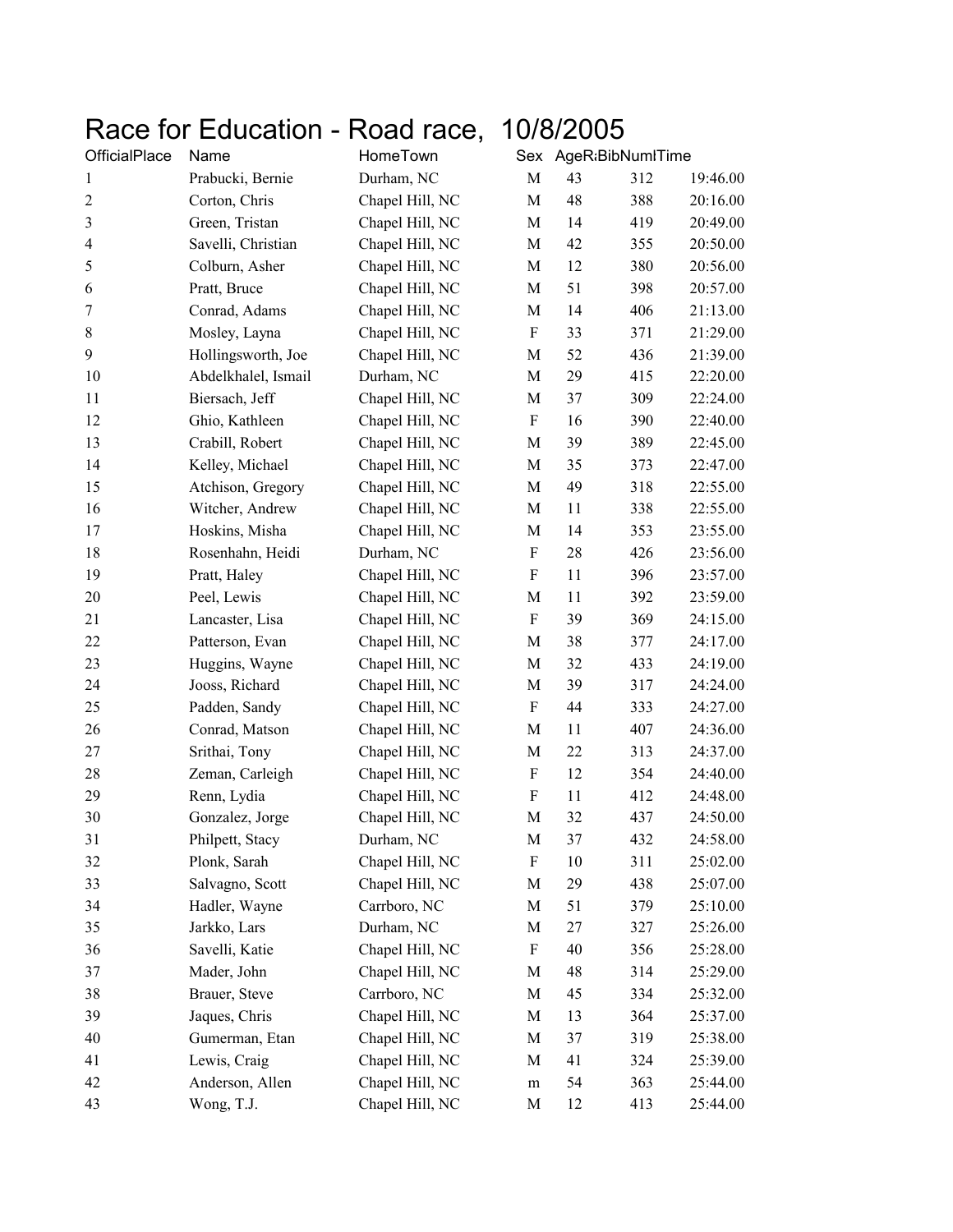| 44     | Davis, Sonia           | Chapel Hill, NC | ${\bf F}$                 | 39 | 344 | 25:45.00 |
|--------|------------------------|-----------------|---------------------------|----|-----|----------|
| 45     | MCINTYRE, BOB          | Chapel Hill, NC | M                         | 47 | 439 | 25:47.00 |
| 46     | McArdle, Max           | Chapel Hill, NC | M                         | 16 | 360 | 26:00.00 |
| 47     | Keyserling, Ethan      | Chapel Hill, NC | M                         | 13 | 409 | 26:10.00 |
| 48     | Mabie-DeRuyter, Ann    | Chapel Hill, NC | $\boldsymbol{\mathrm{F}}$ | 48 | 331 | 26:10.00 |
| 49     | Keyserling, Jonah      | Chapel Hill, NC | M                         | 11 | 410 | 26:11.00 |
| 50     | Meier, Grady           | Chapel Hill, NC | M                         | 11 | 443 | 26:14.00 |
| 51     | Chelminski, John       | Carrboro, NC    | M                         | 13 | 411 | 26:17.00 |
| 52     | Dauleman, Ann          | Chapel Hill, NC | F                         | 47 | 391 | 26:24.00 |
| 53     | Blobe, Madeline        | Carrboro, NC    | $\boldsymbol{\mathrm{F}}$ | 40 | 332 | 26:42.00 |
| 54     | O'Neil, Laura          | Carrboro, NC    | $\boldsymbol{\mathrm{F}}$ | 36 | 330 | 26:46.00 |
| 55     | Sanford, Michael       | Chapel Hill, NC | $\mathbf M$               | 42 | 421 | 26:54.00 |
| 56     | Williams, Shawn        | Chapel Hill, NC | M                         | 44 | 362 | 26:57.00 |
| 57     | Dozier, Will           | Chapel Hill, NC | M                         | 9  | 308 | 27:05.00 |
| 58     | Dozier, Tammy          | Chapel Hill, NC | F                         | 40 | 307 | 27:11.00 |
| 59     | Rempel, Rachel         | Durham, NC      | F                         | 42 | 306 | 27:42.00 |
| 60     | Plonk, Steven          | Chapel Hill, NC | $\mathbf M$               | 40 | 310 | 27:42.00 |
| 61     | Anantha, Romerang      | Chapel Hill, NC | M                         | 47 | 446 | 27:44.00 |
| 62     | Knip-Appold, Catharina | Chapel Hill, NC | $\boldsymbol{\mathrm{F}}$ | 51 | 341 | 27:48.00 |
| 63     | Blanco, Rosalia        | Chapel Hill, NC | F                         | 36 | 414 | 28:28.00 |
| 64     | Kieber, Alison         | Chapel Hill, NC | F                         | 43 | 352 | 28:29.00 |
| 65     | Kieber, Emily          | Chapel Hill, NC | $\boldsymbol{\mathrm{F}}$ | 11 | 347 | 28:29.00 |
| 66     | Anderson, Leigh        | Chapel Hill, NC | ${\bf F}$                 | 46 | 427 | 28:35.00 |
| 67     | Sears, Rachel          | Chapel Hill, NC | F                         | 26 | 384 | 28:41.00 |
| 68     | Rothwell, Diane        | Chapel Hill, NC | F                         | 46 | 399 | 28:42.00 |
| 69     | Atchison, Leigh        | Chapel Hill, NC | $\boldsymbol{\mathrm{F}}$ | 14 | 385 | 28:43.00 |
| 70     | Wiegerink, Robin       | Chapel Hill, NC | $\boldsymbol{\mathrm{F}}$ | 42 | 387 | 28:49.00 |
| 71     | Hammond, Philip        | Chapel Hill, NC | M                         | 38 | 386 | 28:49.00 |
| 72     | Link, Tracy            | Carrboro, NC    | F                         | 36 | 301 | 28:56.00 |
| 73     | Furlong, Maureen       | Chapel Hill, NC | $\boldsymbol{\mathrm{F}}$ | 34 | 429 | 28:57.00 |
| 74     | Ordronneau, Paul       | Chapel Hill, NC | M                         | 59 | 381 | 28:59.00 |
| 75     | Huggins, Lisa          | Chapel Hill, NC | ${\bf F}$                 | 29 | 434 | 29:04.00 |
| 76     | Dwyer, Jenna           | Chapel Hill, NC | F                         | 12 | 335 | 29:07.00 |
| 77     | Dwyer, Mary            | Chapel Hill, NC | F                         | 39 | 336 | 29:08.00 |
| 78     | Aycock, Heidi          | Chapel Hill, NC | F                         | 45 | 315 | 29:11.00 |
| 79     | Engler, J.             | Chapel Hill, NC | M                         | 36 | 320 | 29:16.00 |
| $80\,$ | Welch, Maryanne        | Chapel Hill, NC | $\boldsymbol{\mathrm{F}}$ | 36 | 351 | 29:27.00 |
| 81     | Bell, Gerald           | Chapel Hill, NC | M                         | 67 | 401 | 29:33.00 |
| 82     | Flournoy, Mark         | Chapel Hill, NC | M                         | 11 | 346 | 29:35.00 |
| 83     | Jannelli, Mary         | Chapel Hill, NC | $\boldsymbol{\mathrm{F}}$ | 40 | 366 | 29:37.00 |
| 84     | Lancaster, Charles     | Chapel Hill, NC | M                         | 44 | 368 | 29:41.00 |
| 85     | Chew, Sunny            | Chapel Hill, NC | $\boldsymbol{\mathrm{F}}$ | 35 | 372 | 29:41.00 |
| 86     | McGlinn, Lisa          | Chapel Hill, NC | F                         | 36 | 428 | 29:48.00 |
| 87     | Jones, Sarah           | Chapel Hill, NC | F                         | 10 | 375 | 29:51.00 |
| 88     | Glassbrook, Sally      | Chapel Hill, NC | $\boldsymbol{\mathrm{F}}$ | 47 | 367 | 29:58.00 |